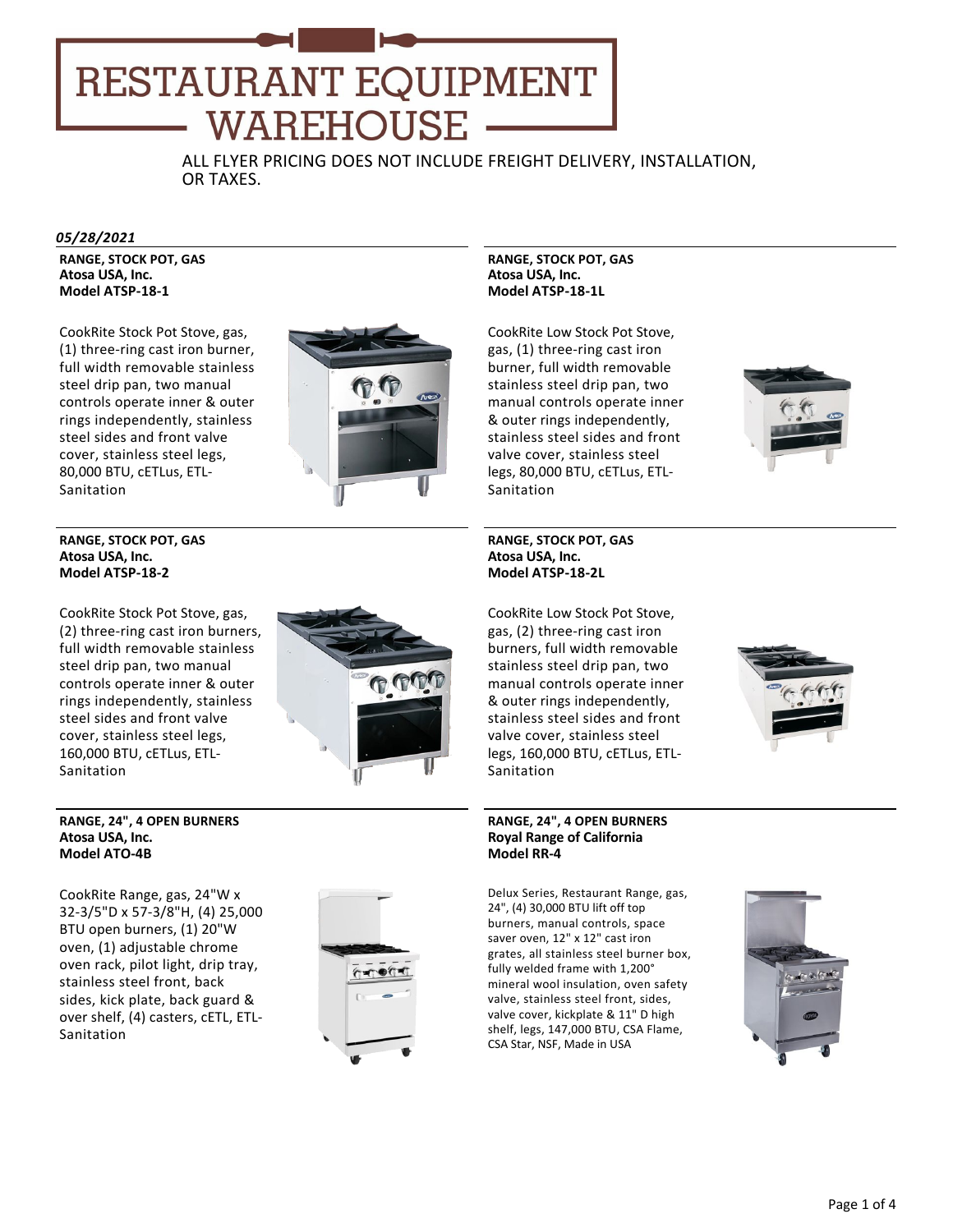**RANGE, 24" GRIDDLE Atosa USA, Inc. Model ATO‐24G**

CookRite Range, gas, 24"W x 32.6"D x 56.4"H, griddle top, (1) 20"W oven, (1) adjustable chrome oven rack per oven, pilot light, drip tray, stainless steel front, back sides, kick plate, back guard & over shelf, adjustable legs, cETL, ETL‐ Sanitation



# **RANGE, 36", 6 OPEN BURNERS Royal Range of California Model RR‐6**

Delux Series, Restaurant Range, gas, 36", (6) 30,000 BTU lift off top burners, manual controls, standard oven, 12" x 12" cast iron grates, all stainless steel burner box, fully welded frame with 1,200° mineral wool insulation, oven safety valve, stainless steel front, sides, valve cover, kickplate & 11" D high shelf, legs, 215,000 BTU, CSA Flame, CSA Star, NSF, Made in USA



#### **RANGE, 36" 4 OPEN BURNERS, 12" GRIDDLE Atosa USA, Inc. Model ATO‐12G4B**

CookRite Range, gas, 36"W x 32.6"D x 56.4"H, (4) 25,000 BTU open burners, 12"W griddle on the left, (1) 26‐1/2"W oven, (1) adjustable chrome oven rack, pilot light, drip tray, stainless steel front, back sides, kick plate, back guard & over shelf, adjustable legs, cETL, ETL‐ Sanitation



#### **RANGE, 36" 2 OPEN BURNERS, 24" GRIDDLE Atosa USA, Inc. Model ATO‐24G2B**

CookRite Range, gas, 36"W x 32.6"D x 56.4"H, (2) 25,000 BTU open burners, 24"W griddle on the left, (1) 26‐1/2"W oven, (1) adjustable chrome oven rack, pilot light, drip tray, stainless steel front, back sides, kick plate, back guard & over shelf, adjustable legs, cETL, ETL‐ Sanitation



# **RANGE, 36" 6 OPEN BURNERS Atosa USA, Inc. Model ATO‐6B**

CookRite Range, gas, 36"W x 32‐3/5"D x 57‐3/8"H, (6) 25,000 BTU open burners, (1) 26‐ 1/2"W oven, (1) adjustable chrome oven rack, pilot light, drip tray, stainless steel front, back sides, kick plate, back guard & over shelf, (4) casters, cETL, ETL‐Sanitation



# **RANGE, 36" 4 OPEN BURNERS, 12" GRIDDLE Atosa USA, Inc. Model ATO‐4B12G**

CookRite Range, gas, 36"W x 32‐3/5"D x 57‐3/8"H, (4) 25,000 BTU open burners, 12"W griddle on the right, (1) 26‐ 1/2"W oven, (1) adjustable chrome oven rack, pilot light, drip tray, stainless steel front, back sides, kick plate, back guard & over shelf, adjustable legs, cETL, ETL‐Sanitation



#### **RANGE, 36" 2 OPEN BURNERS, 24" GRIDDLE Atosa USA, Inc. Model ATO‐2B24G**

CookRite Range, gas, 36"W x 32.6"D x 56.4"H, (2) 25,000 BTU open burners, 24"W griddle on the right, (1) 26‐1/2"W oven, (1) adjustable chrome oven rack, pilot light, drip tray, stainless steel front, back sides, kick plate, back guard & over shelf, adjustable legs, cETL, ETL‐ Sanitation



**RANGE, 36" GRIDDLE Atosa USA, Inc. Model ATO‐36G**

CookRite Range, gas, 36"W x 32.6"D x 56.4"H, (1) 36"W griddle top, (1) 26‐1/2"W oven, (1) adjustable chrome oven rack per oven, pilot light, drip tray, stainless steel front, back sides, kick plate, back guard & over shelf, adjustable legs, cETL, ETL‐Sanitation

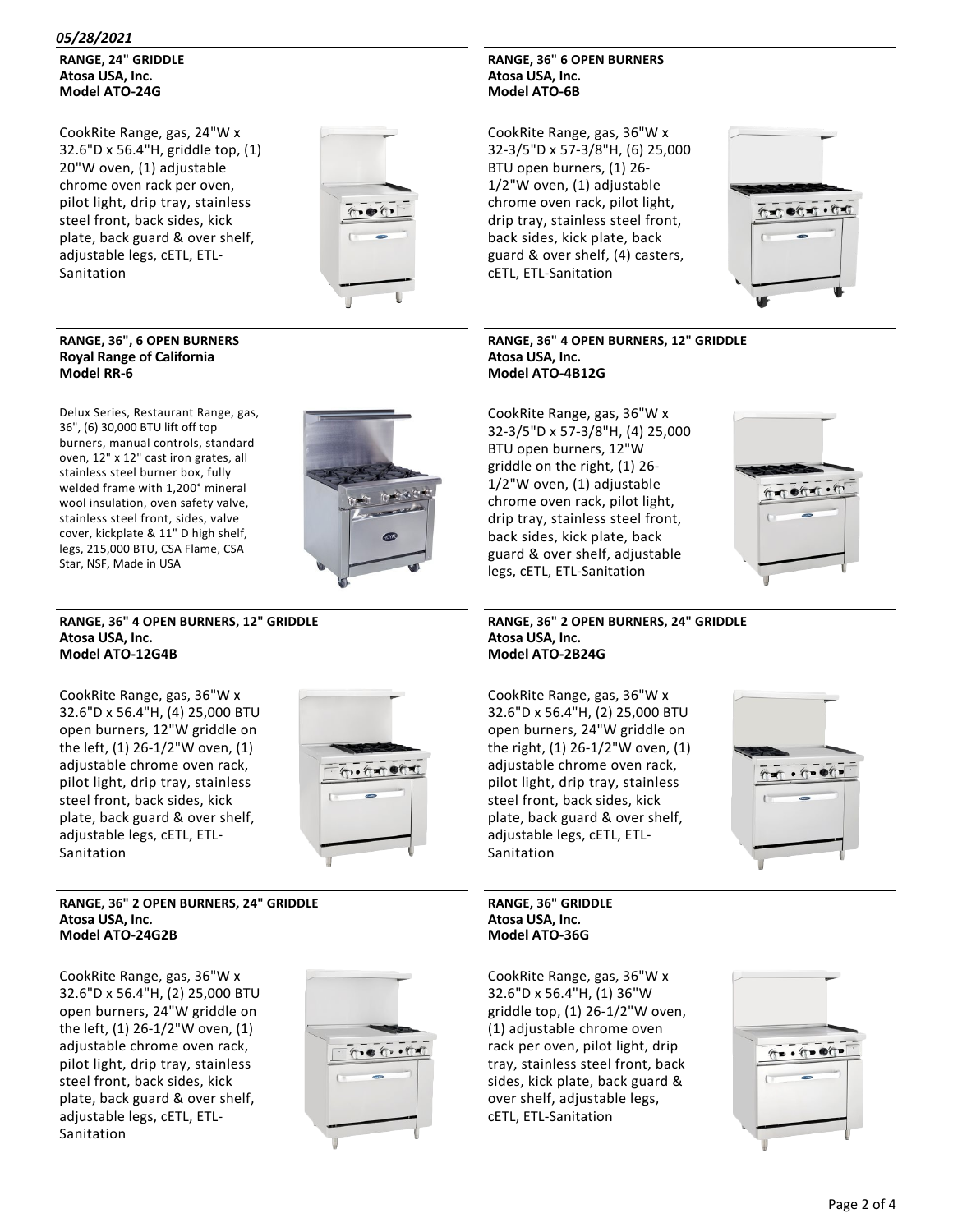# *05/28/2021*

# **RANGE, 60", 10 OPEN BURNERS Atosa USA, Inc. Model ATO‐10B**

CookRite Range, gas, 60"W x 32‐3/5"D x 57‐3/8"H, (10) 25,000 BTU open burners, (2) 26‐1/2"W ovens, (1) adjustable chrome oven rack per oven, pilot light, drip tray, stainless steel front, back sides, kick plate, back guard & over shelf, (4) casters, cETL, ETL‐Sanitation



# **RANGE, 60", 6 BURNERS, 24" GRIDDLE Atosa USA, Inc. Model ATO‐6B24G**

CookRite Range, gas, 60"W x 32‐ 3/5"D x 57‐3/8"H, (6) 25,000 BTU open burners & 24"W griddle on the right, (2) 26‐1/2"W ovens, (1) adjustable chrome oven rack per oven, pilot light, drip tray, stainless steel front, back sides, kick plate, back guard & over shelf, adjustable legs, cETL, ETL‐Sanitation



#### **RANGE, 60", 4 BURNERS, 36" GRIDDLE Atosa USA, Inc. Model ATO‐4B36G**

CookRite Range, gas, 60"W x 32‐ 3/5"D x 57‐3/8"H, (4) 25,000 BTU open burners, 36"W griddle on the right, (2) 26‐1/2"W ovens, (1) adjustable chrome oven rack per oven, pilot light, drip tray, stainless steel front, back sides, kick plate, back guard & over shelf, adjustable legs, cETL, ETL‐Sanitation



#### **RANGE, 60", 2 BURNERS, 48" GRIDDLE Atosa USA, Inc. Model ATO‐2B48G**

CookRite Range, gas, 60"W x 32‐ 3/5"D x 57‐3/8"H, (2) 25,000 BTU open burners, 48"W griddle on the right, (2) 26‐1/2"W ovens, (1) adjustable chrome oven rack per oven, pilot light, drip tray, stainless steel front, back sides, kick plate, back guard & over shelf, adjustable legs, cETL, ETL‐Sanitation



# **RANGE, 60", 10 OPEN BURNERS Royal Range of California Model RR‐10**

Delux Series, Restaurant Range, gas, 60", (10) 30,000 BTU lift off top burners, manual controls, (2) standard ovens, 12" x 12" cast iron grates, all stainless steel burner box, fully welded frame with 1,200° mineral wool insulation, oven safety valve, stainless steel front, sides, valve cover, kickplate & 11" D high shelf, legs, 370,000 BTU, CSA Flame, CSA Star, NSF, Made in USA



# **RANGE, 60", 6 BURNERS, 24" GRIDDLE Atosa USA, Inc. Model ATO‐24G6B**

CookRite Range, gas, 60"W x 32.6"D x 56.4"H, (6) 25,000 BTU open burners, 24"W griddle on the left, (2) 26‐1/2"W ovens, (1) adjustable chrome oven rack, pilot light, drip tray, stainless steel front, back sides, kick plate, back guard & over adjustable legs, cETL, ETL‐ **Sanitation** 



**RANGE, 60", 4 BURNERS, 36" GRIDDLE Atosa USA, Inc. Model ATO‐36G4B**

CookRite Range, gas, 60"W x 32.6"D x 56.4"H, (4) 25,000 BTU open burners, 36"W griddle on the left, (2) 26‐1/2"W ovens, (1) adjustable chrome oven rack, pilot light, drip tray, stainless steel front, back sides, kick plate, back guard & over adjustable legs, cETL, ETL‐ Sanitation



## **RANGE, 60", 2 BURNERS, 48" GRIDDLE Atosa USA, Inc. Model ATO‐48G2B**

CookRite Range, gas, 60"W x 32.6"D x 56.4"H, (2) 25,000 BTU open burners, 48"W griddle on the left, (2) 26‐1/2"W ovens, (1) adjustable chrome oven rack, pilot light, drip tray, stainless steel front, back sides, kick plate, back guard & over adjustable legs, cETL, ETL‐ Sanitation